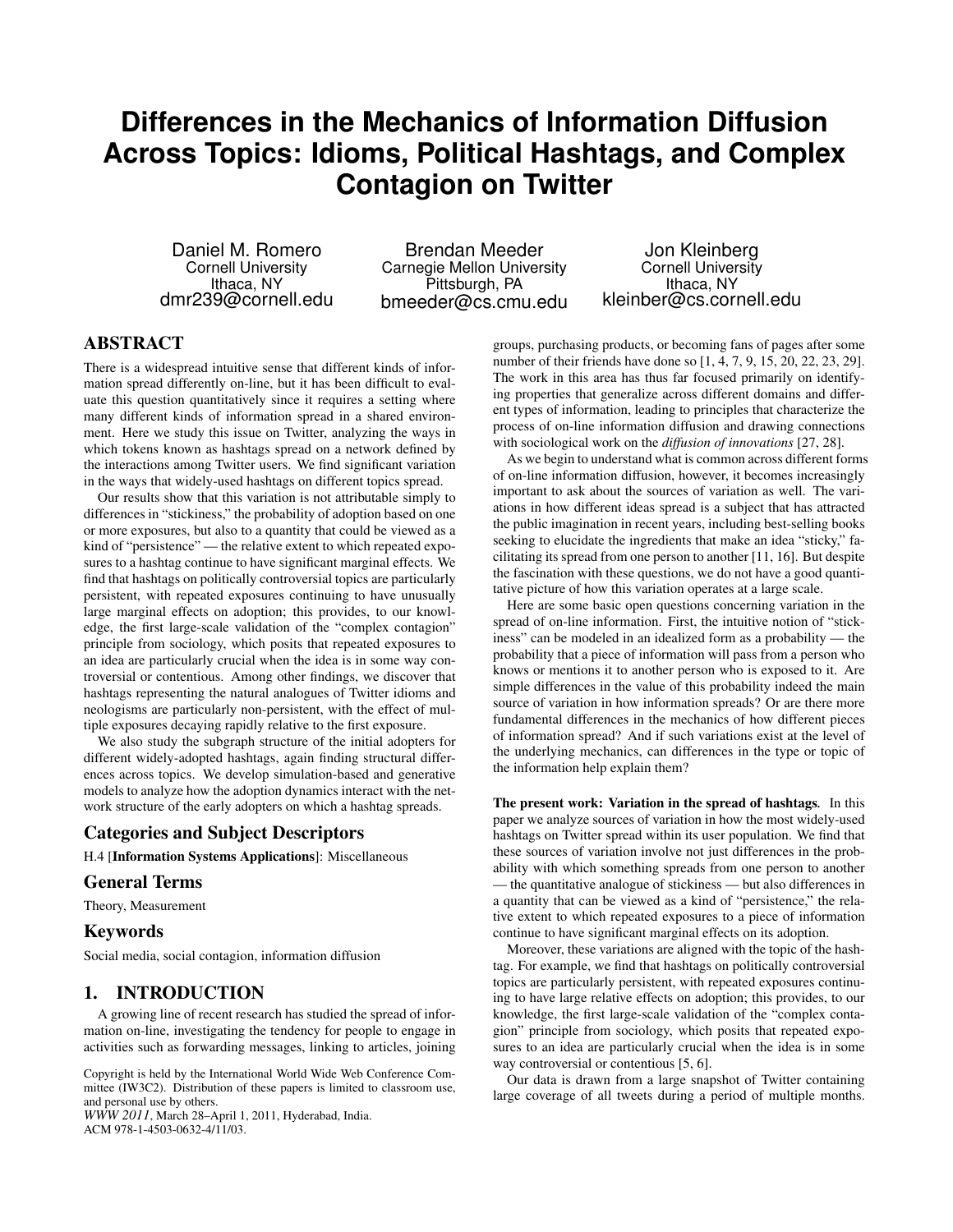From this dataset, we build a network on the users from the structure of interaction via  $\omega$ -messages; for users X and Y, if X includes " $@Y$ " in at least t tweets, for some threshold t, we include a directed edge from  $X$  to  $Y$ . @-messages are used on Twitter for a combination of communication and name-invocation (such as mentioning a celebrity via @, even when there is no expectation that they will read the message); under all these modalities, they provide evidence that  $X$  is paying attention to  $Y$ , and with a strength that can be tuned via the parameter  $t<sup>1</sup>$ .

For a given user  $X$ , we call the set of other users to whom  $X$  has an edge the *neighbor set* of X. As users in X's neighbor set each mention a given hashtag  $H$  in a tweet for the first time, we look at the probability that  $X$  will first mention it as well; in effect, we are asking, "How do successive exposures to  $H$  affect the probability that  $X$  will begin mentioning it?" Concretely, following the methodology of [7], we look at all users  $X$  who have not yet mentioned H, but for whom k neighbors have; we define  $p(k)$  to be the fraction of such users who mention H before a  $(k + 1)$ <sup>st</sup> neighbor does so. In other words,  $p(k)$  is the fraction of users who adopt the hashtag directly after their  $k^{\text{th}}$  "exposure" to it, given that they hadn't yet adopted it.

As an example, Figure 1 shows a plot of  $p(k)$  as a function of  $k$  averaged over the 500 most-mentioned hashtags in our dataset. Note that these top hashtags are used in sufficient volume that one can also construct meaningful  $p(k)$  curves for each of them separately, a fact that will be important for our subsequent analysis. For now, however, we can already observe two basic features of the average  $p(k)$  curve's shape: a ramp-up to a peak value that is reached relatively early (at  $k = 2, 3, 4$ ), followed by a decline for larger values of  $k$ . In keeping with the informal discussion above, we define the *stickiness* of the curve to be the maximum value of  $p(k)$ (since this is the maximum probability with which an exposure to H transfers to another user), and the *persistence* of the curve to be a measure of its rate of decay after the peak.<sup>2</sup> We will find that, in a precise sense, these two quantities — stickiness and persistence — are sufficient to approximately characterize the shapes of indivdidual  $p(k)$  curves.

Variation in Adoption Dynamics Across Topics*.* The shape of  $p(k)$  averaged over all hashtags is similar to analogous curves measured recently in other domains [7], and our interest here is in going beyond this aggregate shape and understanding how these curves vary across different kinds of hashtags. To do this, we first classified the 500 most-mentioned hashtags according to their topic. We then average the curves  $p(k)$  separately within each category and compare their shapes.<sup>3</sup>



Figure 1: Average exposure curve for the top 500 hashtags.  $P(K)$  is the fraction of users who adopt the hashtag directly after their  $k^{th}$  exposure to it, given that they had not yet adopted it

Many of the categories have  $p(k)$  curves that do not differ significantly in shape from the average, but we find unusual shapes for several important categories. First, for political hashtags, the persistence has a significantly larger value than the average — in other words, successive exposures to a political hashtag have an unusually large effect relative to the peak. This is striking in the way that it accords with the "complex contagion" principle discussed earlier: when a particular behavior is controversial or contentious, people may need more exposure to it from others before adopting it themselves [5, 6].

In contrast, we find a different form of unusual behavior from a class of hashtags that we refer to as Twitter *idioms* — a kind of hashtag that will be familiar to Twitter users in which common English words are concatenated together to serve as a marker for a conversational theme (e.g. #cantlivewithout, #dontyouhate, #iloveitwhen, and many others, including concatenated markers for weekly Twitter events such as #musicmonday and #followfriday.) Here the stickiness is high, but the persistence is unusually low; if a user doesn't adopt an idiom after a small number of exposures, the marginal chance they do so later falls off quickly.

Subgraph Structure and Tie Strength*.* In addition to the personto-person mechanics of spread, it is also interesting to look at the overall structure of interconnections among the initial adopters of a hashtag. To do this, we take the first  $m$  individuals to mention a particular hashtag  $H$ , and we study the structure of the subgraph  $G_m$  induced on these first m mentioners. In this structural context, we again find that political hashtags exhibit distinctive features — in particular, the subgraphs  $G_m$  for political hashtags H tend to exhibit higher internal degree, a greater density of triangles, and a large of number of nodes not in  $G_m$  who have significant

<sup>1</sup>One can also construct a directed network from the *follower* relationship, including an edge from  $X$  to  $Y$  if  $X$  follows  $Y$ . We focus here on @-messages in part because of a data resolution issues — they can be recovered with exact time stamps from the tweets themselves — but also because of earlier research suggesting that users often follow other users in huge numbers and hence potentially less discriminately, whereas interaction via @-messages indicates a kind of attention that is allocated more parsimoniously, and with a strength that can be measured by the number of repeat occurrences [17].

<sup>&</sup>lt;sup>2</sup>We formally define persistence in Section 3; roughly, it is the ratio of the area under the curve to the area of the largest rectangle that can be circumscribed around it.

 $3$ In Section 2 we describe the methodology used to perform this manual classification in detail. In brief, we compared independent classifications of the hashtags obtained by disjoint means, involving annotation by the authors compared with independent annotation by a group of volunteers. Our results based on the average curves

arising from this classification are robust in the following sense: despite differences in classification of some individual hashtags by the two groups, the curves themselves exhibit essentially identical behavior when computed from either of the two classifications separately, as well as from an intersection of the two classifications.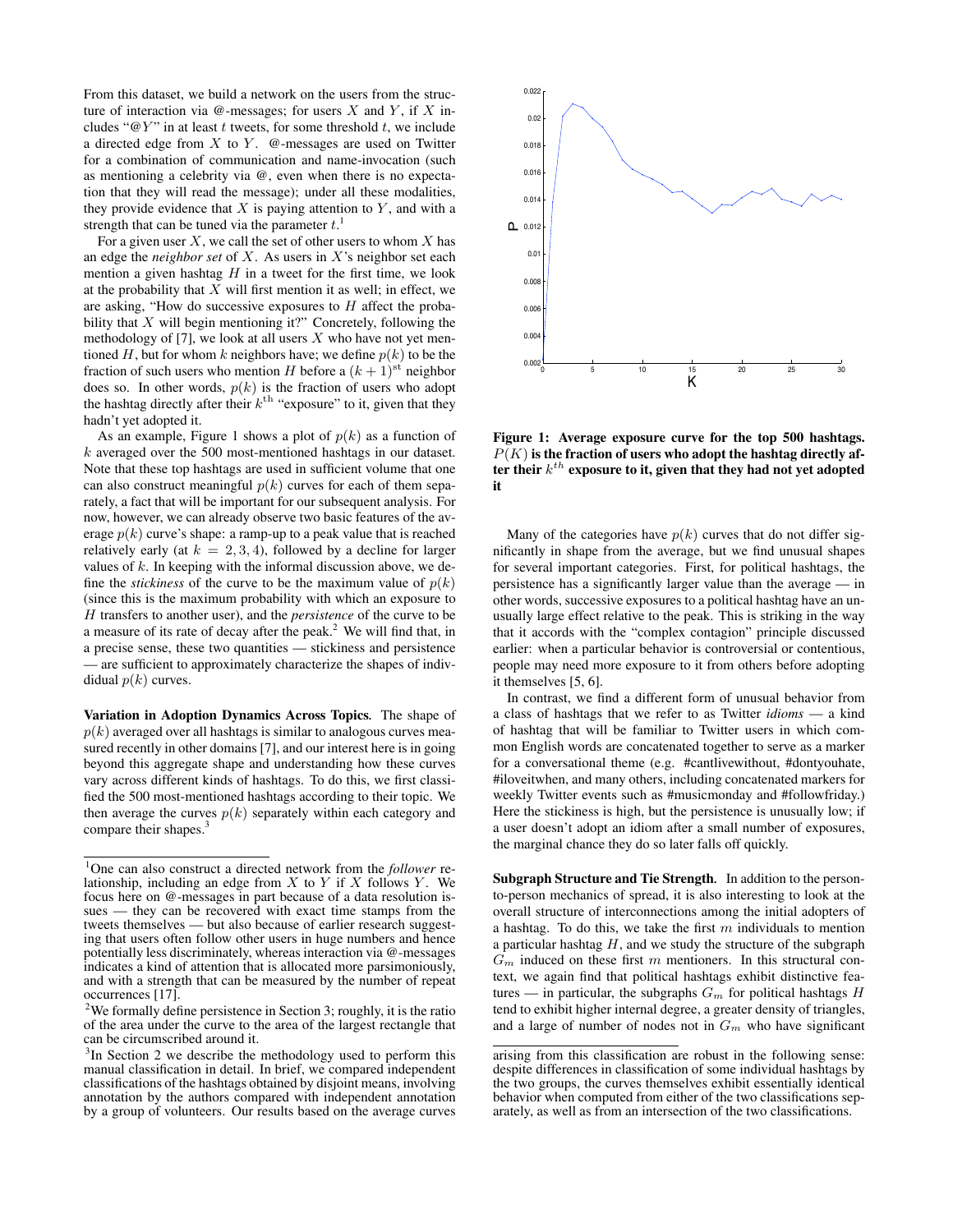numbers of neighbors in it. This is again broadly consistent with the sociological premises of complex contagion, which argues that the successful spread of controversial behaviors requires a network structure with significant connectivity and significant local clustering.

Within these subgraphs, we can consider a set of sociological principles that are related to complex contagion but distinct from it, centered on the issue of *tie strength*. Work of McAdam and others has argued that the sets of early adopters of controversial or risky behaviors tend to be rich in strong ties, and that strong ties are crucial for these activities [25, 26] — in contrast to the ways in which learning about novel information can correspondingly benefit from transmission across weaker ties [13].

When we look at tie strength in these subgraphs, we find a somewhat complex picture. Because subgraphs  $G_m$  for political hashtags have significantly more edges, they have more ties of all strengths, including strong ties (according to several different definitions of strength summarized in Section 4). This aspect of the data aligns with the theories of McAdam and others. However, the fraction of strong ties in political subgraphs  $G_m$  is actually *lower* than the fraction of strong ties for the full population of widely-used hashtags, indicating the overall greater density of edges in political subgraphs comes more dominantly from a growth in weak ties than from strong ones. The picture that emerges of early-adopter subgraphs for political hashtags is thus a subtle one: they are structures whose communication patterns are more densely connected than the early-adopter subgraphs for other hashtags, and this connectivity comes from a core of strong ties embedded in an even larger profusion of weak ties.

Interpreting the Findings*.* When we look at politically controversial topics on Twitter, we therefore see both direct reflections and unexpected variations on the sociological theories concerning how such topics spread. This is part of a broader and important issue: understanding differences in the dynamics of contentious behavior in the off-line world versus the on-line world. It goes without saying that the use of a hashtag on Twitter isn't in any sense comparable, in terms of commitment or personal risk, to taking part in activism in the physical world (a point recently stressed in a much-circulated article by Malcolm Gladwell [12]). But the underlying issue persists on Twitter: political hashtags are still riskier to use than conversational idioms, albeit at these much lower stakes, since they involve publicly aligning yourself with a position that might alienate you from others in your social circle. The fact that we see fundamental aspects of the same sociological principles at work both on-line and off-line suggests a certain robustness to these principles, and the differences that we see suggest a perspective for developing deeper insights into the relationship between these behaviors in the on-line and off-line domains.

This distinction between contentious topics in the on-line and off-line worlds is one issue to keep in mind when interpreting these results. Another is the cumulative nature of the findings. As with any analysis at this scale, we are not focusing on why any one individual made the decisions they did, nor is it the case that that Twitter users are even aware of all the tweets containing their exposures to hashtags via neighbors. Rather, the point is that we still find a strong signal in an aggregate sense — as a whole, the population is exhibiting differences in how it responds to hashtags of different types, and in ways that accord with theoretical work in other domains.

A further point to emphasize is that our focus in this work is on the hashtags that succeeded in reaching large numbers of people. It is an interesting question to consider what distinguishes a hashtag that spreads widely from one that fails to attract attention, but that is not the central question we consider here. Rather, what we are identifying is that among hashtags that do reach many people, there can nevertheless be quite different mechanisms of contagion at work, based on variations in stickiness and persistence, and that these variations align in interesting ways with the topic of the hashtag itself.

Simulated Spreading*.* Finally, an interesting issue here is the interaction between the  $p(k)$  curve and the subgraph  $G_m$  for a given hashtag  $H$  — clearly the two develop in a form of co-evolution, since the addition of members via the curve  $p(k)$  determines how the subgraph of adopters takes shape, but the structure of this subgraph — particularly in the connections between adopters and nonadopters — affects who is likely to use the hashtag next. To understand how  $p(k)$  and  $G_m$  relate to each other, it is natural to consider questions of the following form: how would the evolution of  $G_m$ have turned out differently if a different  $p(k)$  curve had been in effect? Or correspondingly, how effectively would a hashtag with curve  $p(k)$  have spread if it had started from a different subgraph  $G_m$ ? Clearly it is difficult to directly perform this counterfactual experiment as stated, but we obtain insight into the structure of the question by simulating the  $p(k)$  curve of each top hashtag on the subgraph  $G_m$  of each other top hashtag. In this way, we begin to identify some of the structural factors at work in the interplay between the mechanics of person-to-person influence and the network on which it is spreading.

# 2. DATASET, NETWORK DEFINITION, AND HASHTAG CLASSIFICATION

Data Collection and Network Definition*.* From August 2009 until January 2010 we crawled Twitter using their publicly available API. Twitter provides access to only a limited history of tweets through the search mechanism; however, because user identifiers have assigned contiguously since an early point in time, we simply crawled each user in this range. Due to limitations of the API, if a user has more than 3,200 tweets we can only recover the last 3,200 tweets; all messages of any user with fewer than this many tweets are available. We collected over three billion messages from more than 60 million users during this crawl.

As discussed in Section 1, in addition to extracting tweets and hashtags within them, we also build a network on the users, connecting user X to user Y if X directed at least  $t \omega$ -messages to Y. In our analyses we use  $t = 3$ , except when we are explicitly varying this parameter. The resulting network contains 8,509,140 non-isolated nodes and 50,814,366 links. As noted earlier, there are multiple ways of defining a network on which hashtags can viewed as diffusing, and our definition is one way of defining a proxy for the attention that users  $X$  pay to other users  $Y$ .

Hashtag Selection and Classification*.* To create a classification of hashtags by category, we began with the 500 hashtags in the data that had been mentioned by the most users. From manual inspection of this list, we identified eight broad categories of hashtags that each had at least 20 clear exemplars among these top hashtags, and in most cases significantly more. (Of course, many of the top 500 hashtags fit into none of the categories.) We formulated definitions of these categories as shown in Table 1. Then we applied multiple independent mechanisms for classifying the hashtags according to these categories. First, the authors independently annotated each hashtag, and then had a reconciliation phase in which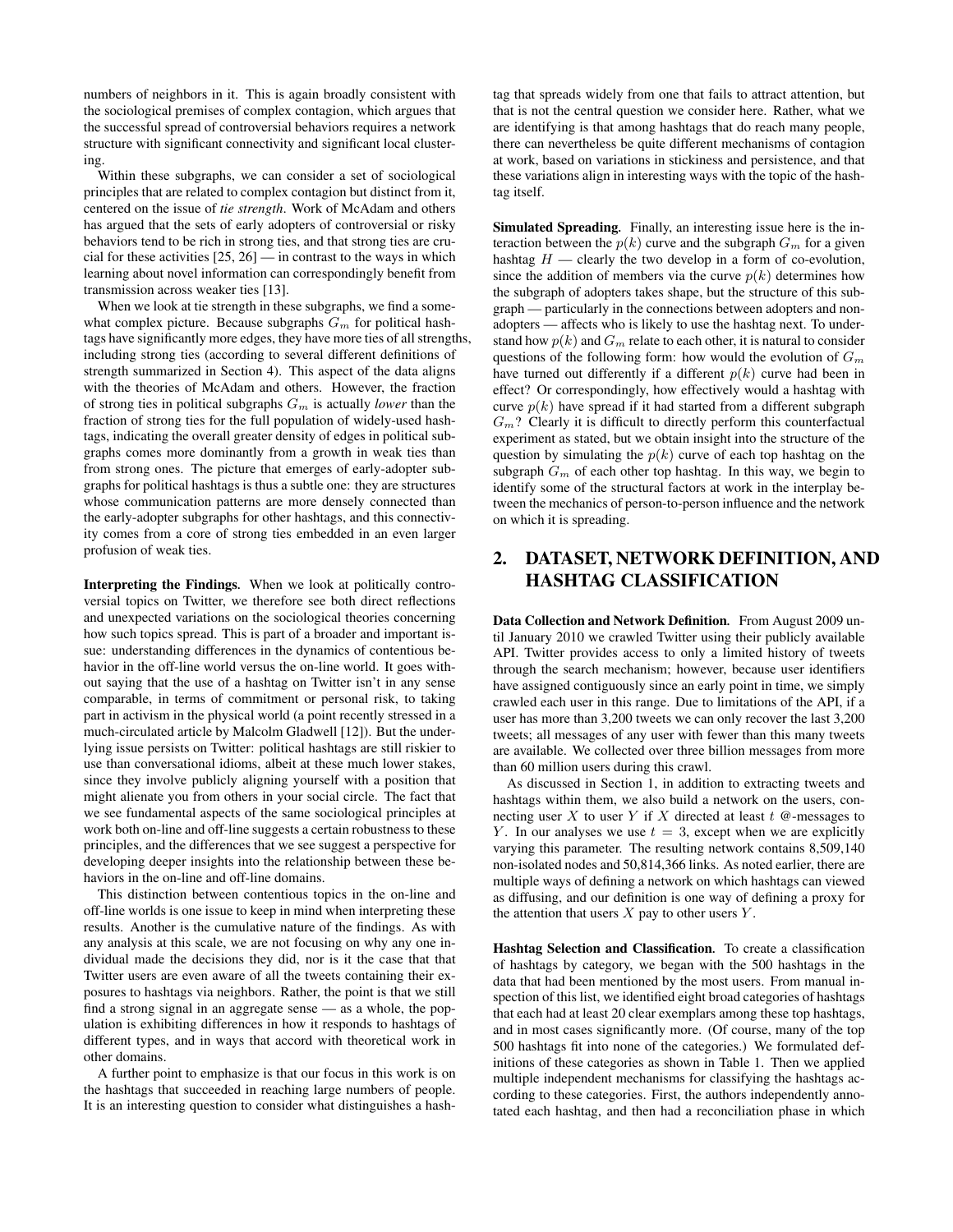| Category      | Definition                                                                                                                                                             |
|---------------|------------------------------------------------------------------------------------------------------------------------------------------------------------------------|
| Celebrity     | The name of a person or group (e.g. music group) that is featured prominently in entertainment news. Political figures or commentators with a primarily political      |
|               | focus are not included. The name of the celebrity may be embedded in a longer hashtag referring to some event or fan group that involves the celebrity. Note that      |
|               | many music groups have unusual names; these still count under the "celebrity" category.                                                                                |
| Games         | Names of computer, video, MMORPG, or twitter-based games, as well as groups devoted to such games.                                                                     |
| Idiom         | A tag representing a conversational theme on twitter, consisting of a concatenation of at least two common words. The concatenation can't include names of             |
|               | people or places, and the full phrase can't be a proper noun in itself (e.g. a title of a song/movie/organization). Names of days are allowed in the concatenation,    |
|               | because of the the Twitter convention of forming hashtags involving names of days (e.g. MusicMonday). Abbreviations are allowed only if the full form also             |
|               | appears as a top hashtag (so this rules out hashtags including omg, wtf, lol, nsfw).                                                                                   |
| Movies/TV     | Names of movies or TV shows, movie or TV studios, events involving a particular movie or TV show, or names of performers who have a movie or TV show                   |
|               | specifically based around them. Names of people who have simply appeared on TV or in a movie do not count.                                                             |
| Music         | Names of songs, albums, groups, movies or TV shows based around music, technology designed for playing music, or events involving any of these. Note that              |
|               | many music groups have unusual names; these still count under the "music" category.                                                                                    |
| Political     | A hashtag that in your opinion often refers to a politically controversial topic. This can include a political figure, a political commentator, a political party or   |
|               | movement, a group on twitter devoted to discussing a political cause, a location in the world that is the subject of controversial political discussion, or a topic or |
|               | issue that is the subject of controversial political discussion. Note that this can include political hashtags oriented around countries other than the U.S.           |
| <b>Sports</b> | Names of sports teams, leagues, athletes, particular sports or sporting events, fan groups devoted to sports, or references to news items specifically involving       |
|               | sports.                                                                                                                                                                |
| Technology    | Names of Web sites, applications, devices, or events specifically involving any of these.                                                                              |

Table 1: Definitions of categories used for annotation.

| Category  | Examples                                      | Category      | Examples                            |
|-----------|-----------------------------------------------|---------------|-------------------------------------|
| Celebrity | mj, brazilwantsjb, regis, iwantpeterfacinelli | Music         | thisiswar, mj, musicmonday, pandora |
| Games     | mafiawars, spymaster, mw2, zyngapirates       | Political     | tcot, glennbeck, obama, hcr         |
| Idiom     | cantlivewithout, dontyouhate, musicmonday     | <b>Sports</b> | golf, yankees, nhl, cricket         |
| Movies/TV | lost, glennbeck, bones, newmoon               | Technology    | digg, iphone, jquery, photoshop     |

they noted errors and arrived at a majority judgment on each annotation. Second, the authors solicited a group of independent annotators, and took the majority among their judgments. Annotaters were provided with the category definitions, and for each hashtag were provided with the tag's definitions (when present) from the Web resources Wthashtag and Tagalus, as well as links to Google and Twitter search results on the tag. Finally, since the definition of the "idiom" category is purely syntactic, we did not use annotators for this task, but only for the other seven categories.

Clearly even with this level of specificity, involving both human annotation and Web-based definitional resources, there are ultimately subjective judgments involved in category assignments. However, given the goal of understanding variations in hashtag behavior across topical categories, at some point in the process a set of judgments of this form is unavoidable. What we find is the results are robust in the presence of these judgments: the level of agreement among annotators was uniformly high, and the plots presented in the subsequent sections show essentially identical behavior regardless of whether they are based on the authors' annotations, the independent volunteers' annotations, or the intersection of the two. To provide the reader with some intuition for the kinds of hashtags that fit each category, we present a handful of illustrative examples in Table 2, drawn from the much larger full membership in each category. The full category memberships can be seen at http://www.cam.cornell.edu/∼dromero/top500ht.

# 3. EXPOSURE CURVES

Basic definitions*.* In order to investigate the mechanisms by which hashtag usage spreads among Twitter users, we begin by reviewing two ways of measuring the impact that exposure to others has in an individual's' choice to adopt a new behavior (in this case, using a hashtag) [7]. We say that a user is k−*exposed* to hashtag h if he has not used  $h$ , but has edges to  $k$  other users who have used  $h$  in the past. Given a user u that is  $k$ −exposed to h we would like to estimate the probability that  $u$  will use  $h$  in the future. Here are two basic ways of doing this.

Ordinal time estimate. Assume that user  $u$  is  $k$ −exposed to some hashtag  $h$ . We will estimate the probability that  $u$  will use h before becoming  $(k + 1)$ −exposed. Let  $E(k)$  be the number of users who were  $k$ -exposed to h at some time, and let  $I(k)$  be the number of users that were k−exposed and used h before becoming  $(k + 1)$ −exposed. We then conclude that the probability of using the hashtag h while being k–exposed to h is  $p(k) = \frac{I(k)}{E(k)}$ .

**Snapshot estimate.** Given a time interval  $T = (t_1, t_2)$ , assume that a user u is k–exposed to some hashtag h at time  $t = t_1$ . We will estimate the probability that  $u$  will use  $h$  sometime during time interval T. We let  $E(k)$  be the number of users who were k–exposed to h at time  $t = t_1$ , and let  $I(k)$  be the number of users who were k–exposed to h at time  $t = t_1$  and used h sometime before  $t = t_2$ . We then conclude that  $p(k) = \frac{I(k)}{E(k)}$  is the probability of using h before time  $t = t_2$ , conditioned on being k–exposed to h at time  $t = t_1$ . We will refer to  $p(k)$  as an *exposure curve*; we will also informally refer to it as an *influence curve*, although it is being used only for prediction, not necessarily to infer causal influence.

The ordinal time approach requires more detailed data than the snapshot method. Since our data are detailed enough that we are able to generate the ordinal time estimate, we only present the results based on the ordinal time approach; however, we have confirmed that the conclusions hold regardless of which approached is followed. This is not surprising since it has been argued that sufficiently many snapshot estimates contain enough information to infer the the ordinal time estimate [7].

Comparison of Hashtag Categories: Persistence and Stickiness*.* We calculated ordinal time estimates  $P(k)$  for each one of the 500 hashtags we consider. For each point on each curve we calculate the 95% Binomial proportion confidence interval. We observed some qualitative differences between the curves corresponding to different hashtags. In particular, we noticed that some curves increased dramatically initially as k increased but then started to decrease relatively fast, while other curves increased at a much slower rate initially but then saturated or decreased at a much slower rate. As an example, Figure 3 shows the influence curves for the hashtags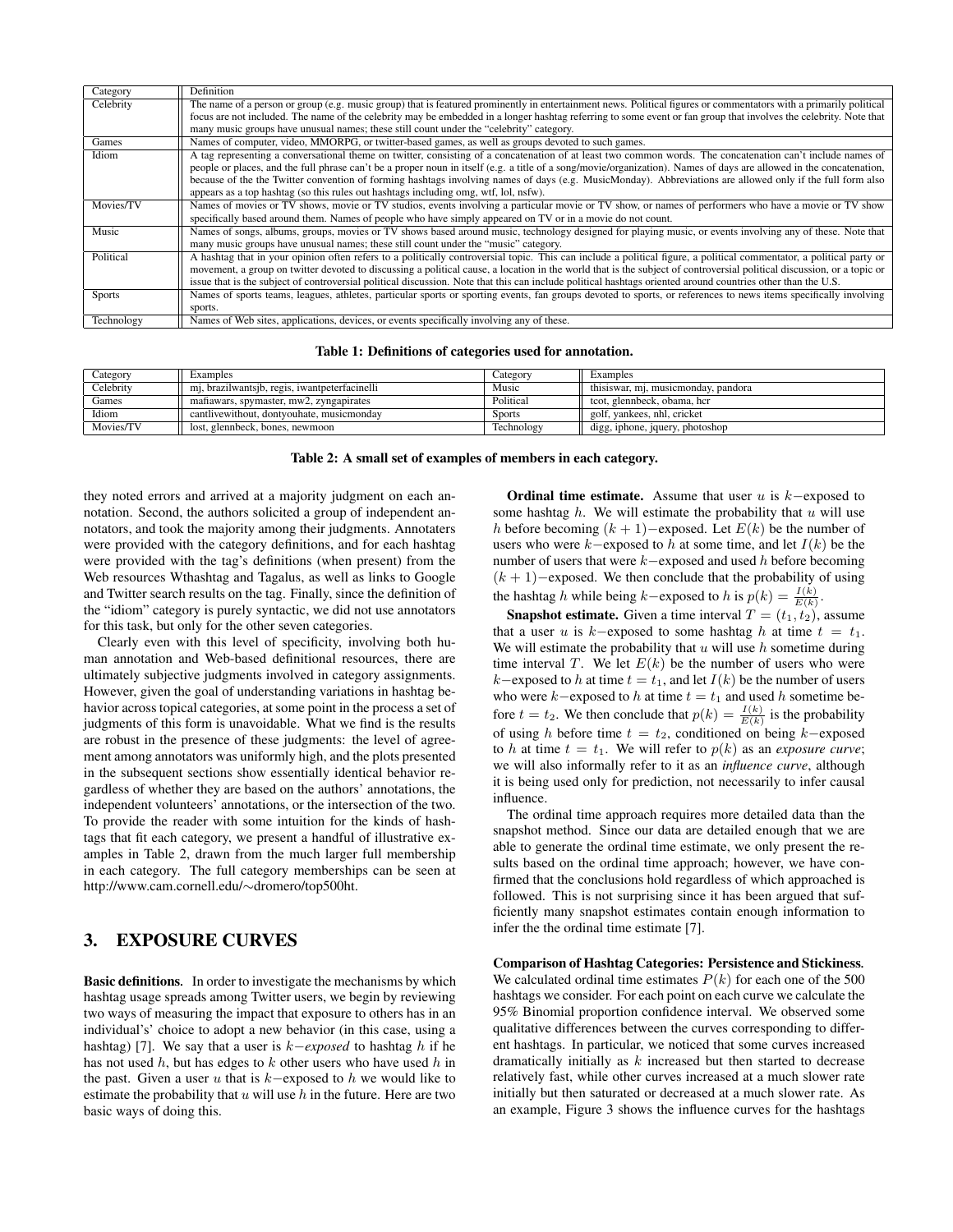

0 1 2 3 4 5 6 7 0.005 0.01 0.015 0.02 0.025 K  $\mathbf{a}$ 

Figure 2:  $F(P)$  for the different types of hashtags. The black dots are the average  $F(P)$  among all hashtags, the red x is the average for the specific category, and the green dots indicate the 90% expected interval where the average for the specific set of hashtags would be if the set was chosen at random. Each point is the average of a set of at least 10 hashtags

#cantlivewithout and #hcr. We also noticed that some curves had much higher maximum values than others.<sup>4</sup>

In this discussion, we are basing differences among hashtags on different structural properties of their influence curves. In order to make these distinctions more precise we use the following measures.

First, we formalize a notion of "persistence" for an influence curve, capturing how rapidly it decays. Formally, given a function  $P : [0, K] \to [0, 1]$  we let  $R(P) = K \max_{k \in [0, K]} \{P(k)\}$  be the area of the rectangle with length K and height  $\max_{k \in [0, K]} \{P(k)\}.$  We let  $A(P)$  be the area under the curve P assuming the point  $P(k)$  is connected to the point  $P(k + 1)$  by a straight line. Finally, we let  $F(P) = \frac{A(P)}{R(P)}$  be the *persistence* parameter.

When an influence curve  $P$  initially increases rapidly and then decreases, it will have a smaller value of  $F(P)$  than a curve P which increases slowly and the saturates. Similarly, an influence curve  $P$  that slowly increases monotonically will have a smaller value of  $F(P)$  than a curve  $\tilde{P}$  that initially increases rapidly and then saturates. Hence the measure  $F$  captures some differences in the shapes of the influence curves. In particular, applying this measure to an influence curve would tell us something about its persistence; the higher the value of  $F(P)$ , the more persistent P is.

Second, given an influence curve  $P : [0, K] \rightarrow [0, 1]$  we let  $M(P) = \max_{k \in [0, K]} \{P(k)\}\$  be the *stickiness* parameter, which gives us a sense for how large the probability of usage can be for a particular hashtag based on the most effective exposure.

Figure 3: Sample exposure curves for hashtags #cantlivewithout (blue) and #hcr (red).

mechanism of different topics on Twitter. We start by finding out We are interested in finding differences between the spreading if hashtags corresponding to different topics have influence curves with different shapes. We found significant differences in the values of  $F(P)$  for different topics. Figure 2 shows the average  $F(P)$ for the different categories, compared to a baseline in which we draw a set of categories of the same size uniformly at random from the full collection of 500. We see that politics and sports have an average value of  $F(P)$  which is significantly higher than expected by chance, while for Idioms and Music it is lower. This suggests that the mechanism that controls the spread of hashtags related to sports or politics tends to be more persistent than average; repeated exposures to users who use these hashtags affects the probability that a person will eventually use the hashtag more positively than average. On the other hand, for Idioms and Music, the effect of repeated exposures falls off more quickly, relative to the peak, compared to average.

Figure 4 shows the point-wise average of the influence curves for each one of the categories. Here we can see some of the differences in persistence and stickiness the curves have. For example, the stickiness of the topics Music, Celebrity, Idioms, and politics tends to be higher that average since the average influence curve for those categories tends to be higher than the average influence curve for all hashtags, while that of Technology, Movies, and Sports tends to be lower than average. On the other hand, these plots give us more intuition on why we found that politics and Sports have a high persistence while for Idioms and Music it is low. In the case of Politics, we see that the red curve starts off just below the green curve (the upper error bar) and as  $k$  increases, the red curve increases enough to be above the green. Similarly, the red curve for Sports starts below the blue curve and it ends above it. In the case of Idioms, the red curve initially increases rapidly but then it it drops below the blue curve. Similarly, the red curve for Music is always very high and above all the other curves, but it drops faster than the other curves at the end.

Approximating Curves via Stickiness and Persistence*.* When we compare curves based on their stickiness and persistence, it

<sup>&</sup>lt;sup>4</sup>As k gets larger the amount of data used to calculate  $P(k)$  decreases, making the error intervals very large and the curve very noisy. In order to take this into account we only defined  $P(k)$  when the relative error was less than some value  $\theta$ . Throughout the study we checked that the results held for different values of  $\theta$ .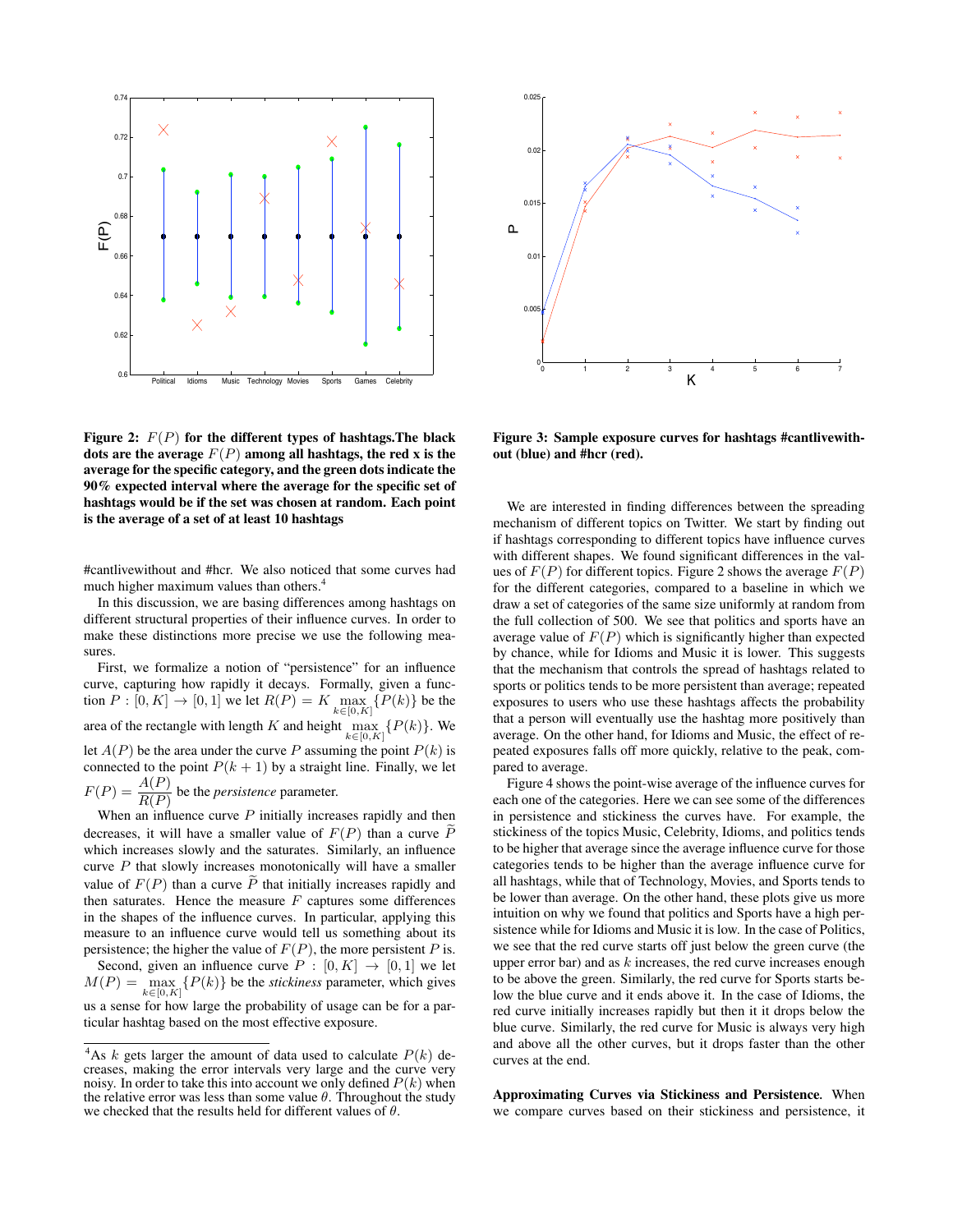

Figure 4: Point-wise average influence curves. The blue line is the average of all the influence curves, the red line is the average for the set of hashtags of the particular topic, and the green lines indicate the interval where the red line is expected to be if the hashtags were chosen at random.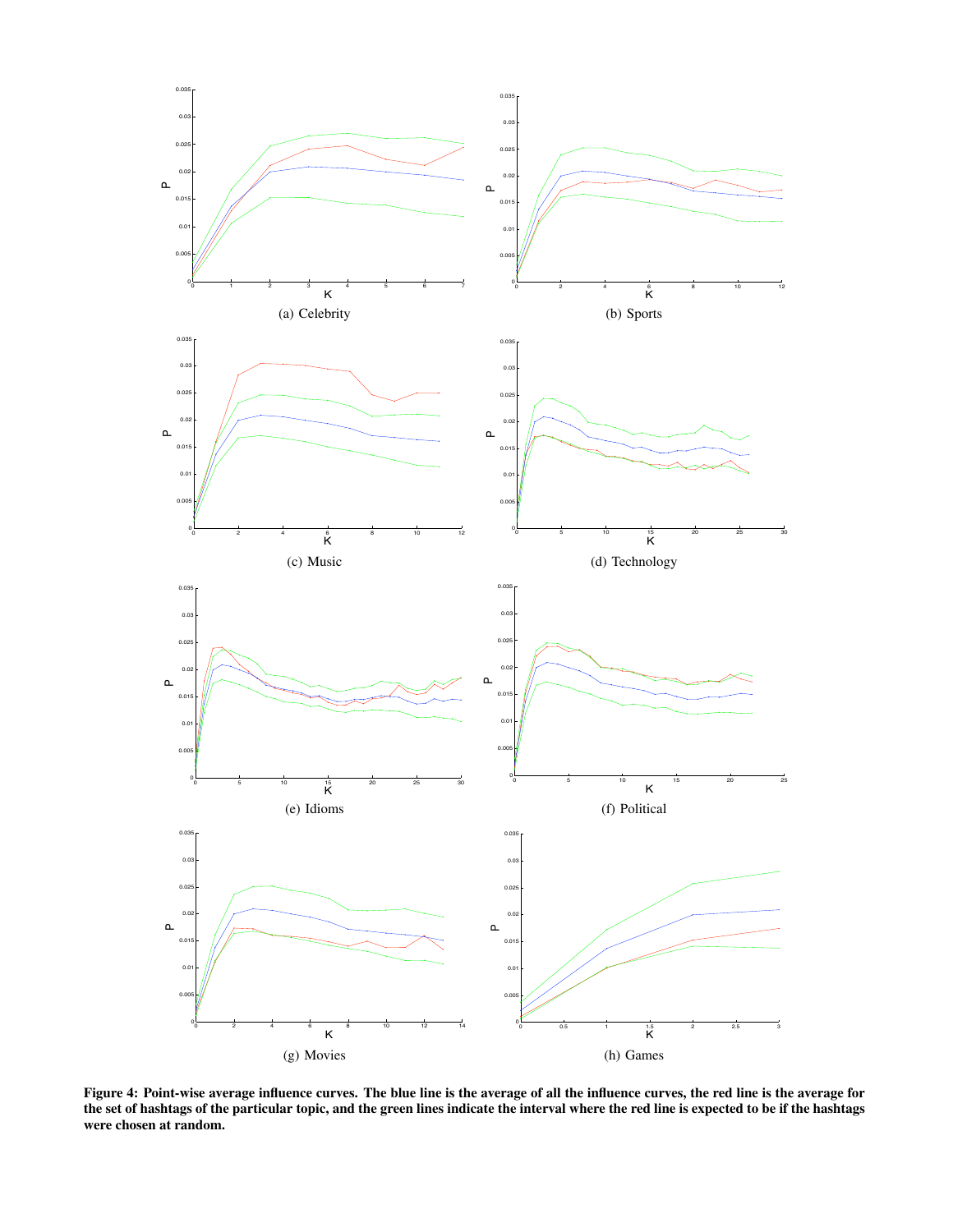

Figure 5: Example of the approximation of an influence curve. The red curve is the influence curve for the hashtag #pickone, the green curves indicate the 95% binomial confidence interval, and the blue curve is the approximation.

is important to ask whether these are indeed an adequate pair of parameters for discussing the curves' overall "shapes." We now establish that they are, in the following sense: we show that these two parameters capture enough information about the influence curves that we can approximate the curves reasonably well given just these two parameters. Assume that for some curve  $P$  we are given  $F(P)$ and  $M(P)$ . We will also assume that we know the maximum value of  $k = K$  for which  $P(k)$  is defined. Then we will construct an approximation curve  $\widetilde{P}$  in the following way:

- 1. Let  $\widetilde{P}(0) = 0$
- 2. Let  $\widetilde{P}(2) = M(P)$
- 3. Now we will let  $P(K)$  be such that  $F(P) = F(P)$ . This value turns out to be  $\widetilde{P}(K) = \frac{M(P) * K * (2 * F(P) - 1)}{K - 2}$
- 4. Finally, we will make  $\widetilde{P}$  be piecewise linear with one line connecting the points  $(0, 0)$  and  $(2, M(P))$ , and another line connecting the points  $(2, M(P))$  and  $(K, \frac{M(P) * K * (2 * F(P) - 1)}{K - 2})$ .

Figure 5 shows an example of an approximation for a particular influence curve. In order to test the quality of the approximation  $\tilde{P}$ we define the approximation error between  $\tilde{P}$  and P as the mean absolute error

$$
E(P, \widetilde{P}) = \frac{1}{K} \sum_{k=0}^{K} \left| (P(k) - \widetilde{P}(k)) \right|
$$

and compare it with the mean absolute of the error  $E(P)$  obtained from the 95% confidence intervals around each point  $P(k)$ . The average approximation error among all the influence curves is 0.0056 and the average error of based on the confidence intervals is 0.0050. The approximation error is slightly smaller, which means that out approximation is, on average, within the 95% confidence interval from the actual influence curve. This suggests the information contained in the stickiness and persistence parameters are enough to

| <b>Type</b>    | <b>Mdn. Mentions</b> | Mdn. Users | Mdn. Ment./User |
|----------------|----------------------|------------|-----------------|
| <b>All HTS</b> | 93,056               | 15,418     | 6.59            |
| Political      | 132,180              | 13,739     | 10.17           |
| <b>Sports</b>  | 98.234               | 11,329     | 9.97            |
| <b>Idioms</b>  | 99,317               | 26,319     | 3.54            |
| Movies         | 90,425               | 15,957     | 6.57            |
| Celebrity      | 87,653               | 5,351      | 17.68           |
| Technology     | 90,462               | 24,648     | 5.08            |
| Games          | 123,508              | 15,325     | 6.61            |
| Music          | 87,985               | 7,976      | 10.39           |

Table 3: Median values for number of mentions, number of users, and number of mentions per user for different types of hashtags

accurately approximate the influence curves and gives more meaning to the approach of comparing the curves by comparing these two parameters.

Frequency of Hashtag Usage*.* We have observed that different topics have differences in their spreading mechanisms. We also found that they differed in other ways. For example, we see some variation in the number of mentions and the number of users of each category. Table 3 shows the different median values for number of mentions, number of users, and number of mentions per user for different types of hashtags. We see that while Idioms and Technology hashtags are used by many users compared to others, each user only uses the hashtag a few times and hence the total number of mentions of the these categories is not much higher than others. On the other hand, only relatively few people used Political and Games hashtags, but each one of them used them many times, making them the most mentioned categories. In the case of games, a contributing factor is that some of users of game hashtags allow external websites to post on their Twitter account every time they accomplish something in the game, which tends to happen very often. It is not clear that there is a correspondingly simple explanation for the large number of mentions per user for political hashtags, but one can certainly conjecture that it may reflect something about the intensity with which these topics are discussed by the users who engage in such discussions; this is an interesting issue to explore further.

# 4. THE STRUCTURE OF INITIAL SETS

The spread of a given piece of information is affected by the diffusion mechanism controlled by the influence curves discussed in the previous section, but it may also be affected by the structure of the network relative to the users of the hashtag. To explore this further, we looked at the subgraph  $G_m$  induced by the first m people who used a given hashtag. We found that there are important differences in the structure of those graphs.

In particular, we consider differences in the structures of the subgraphs  $G_m$  across different categories. For each graph  $G_m$ , across all hashtags and a sequence of values of  $m$ , we compute several structural parameters. First, we compute the average degree of the nodes and the number of triangles in the graph. Then, we defined the *border* of  $G_m$  to be the set of all nodes not in  $G_m$  who have at least one edge to a node in Gm, and we define the *entering degree* of a node in the border to be the number of neighbors it has in  $G_m$ . We consider the size of the border and the average entering degree of nodes in the border.

Looking across all categories, we find that political hashtags are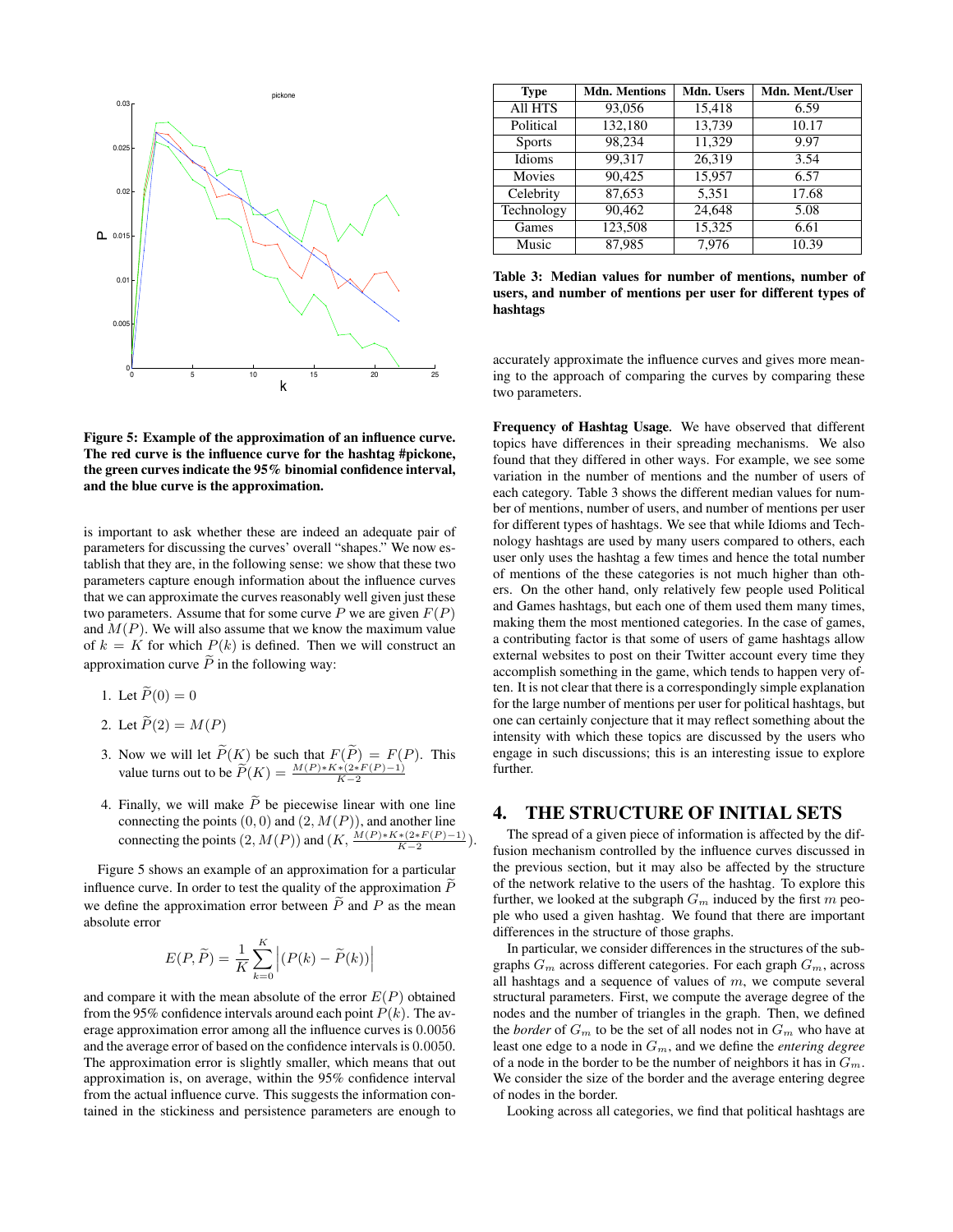| <b>Type</b>     |      | п   | Ш    | IV    |
|-----------------|------|-----|------|-------|
| All HTS         | 1.41 | 384 | 1.24 | 13425 |
| Political       | 2.55 | 935 | 1.41 | 12879 |
| Upper Error Bar | 1.82 | 653 | 1.32 | 15838 |
| Lower Error Bar | 1.00 | 112 | 1.16 | 11016 |

Table 4: Comparison of graphs induced by the first 500 early adopters of political hashtags and average hashtags. Column definitions: I. Average degree, II. Average triangle count, III. Average entering degree of the nodes in the border of the graphs, IV. Average number of nodes in the border of the graphs. The error bars indicate the 95% confidence interval of the average value of a randomly selected set of hashtags of the same size as Political.

the category in which the most significant structural differences from the average occur. Table 4 shows the averages for political hashtags compared to the average for all hashtags, using the subgraphs  $G_{500}$  on the first 500 users.<sup>5</sup> In brief, the early adopters of a political hashtag message with more people, creating more triangles, and with a border of people who have more links on average into the early adopter set. The number of triangles, in fact, is high even given the high average degree; clearly one should expect a larger number of triangles in a subgraph of larger average degree, but in fact the triangle count for political hashtags is high even when compared against a baseline consisting of non-political hashtags with comparable average degrees. These large numbers of edges and triangles are consistent with the predictions of complex contagion, which argues that such structural properties are important for the spread of controversial topics [6].

Tie Strength*.* There is an interesting further aspect to these structural results, obtained by looking at the *strength* of the ties within these subgraphs. There are multiple ways of defining tie strength from social media data [10], and here we consider two distinct approaches. One approach is to use the total number of @-messages sent across the link as a numerical measure of strength. Alternately, we can declare a link to be strong if and only if it is *reciprocated* (i.e. declaring  $(X, Y)$  to be strong if and only if  $(Y, X)$  is in the subgraph as well, following a standard working notion of reciprocation as a proxy for tie strength in the sociology literature [14]).

Under both definitions, we find that the fraction of strong ties in subgraphs  $G_m$  for political hashtags is in fact significantly lower than the fraction of strong ties in subgraphs  $G_m$  for our set of hashtags overall. However, since political subgraphs  $G_m$  contain so many links relative to the typical  $G_m$ , we find that they have a larger absolute number of strong ties. As noted in the introduction, standard sociological theories suggest that we should see many strong ties in subgraphs  $G_m$  for political topics, but the picture we obtain is more subtle in that the growth in strong ties comes with an even more significant growth in weak ties. Understanding these competing forces in the structural behavior of such subgraphs is an interesting open question.

#### 5. SIMULATIONS

We have observed that for some hashtags, such as those relating to political subjects, users are particularly affected by multiple exposures before using them. We also know that the subgraphs on which political hashtags initially spread have high degrees and extensive clustering. To what extent do these aspects intrinsically go together? Do these types of political hashtags spread effectively because of the close-knit network of the initial users? Are political subjects less likely to successfully spread on sparsely connected initial sets?

In this section, we try to obtain some initial insight into these questions through a simulation model — not only in the context of political hashtags but also in the context of the other categories. In particular, we develop a model that naturally complements the process used to calculate the  $p(k)$  functions. We perform simulations of this model using the measured  $p(k)$  functions and a varying number of the first users who used each hashtag on the actual influence network. Additionally, we record the progression of the cascade and track its spread through the network. By trying the  $p(k)$  curve of a hashtag on the initial sets of other hashtags, and by varying the size of the initial sets, we can gain insight into the factors that lead to wide-spreading cascades.

### 5.1 The Simulated Model

We wish to simulate cascades using the measured  $p(k)$  curves, the underlying network of users, and in particular the observed subgraphs  $G_m$  of initial adopters, In this discussion, and in motivating the model, we refer to the moment at which a node adopts a hashtag as its *activation*. We operationalize the model implicit in the definition of the function  $p(k)$ , leading to the following natural simulation process on a graph  $G = (V, E)$ .

First, we activate all nodes in the starting set  $I$ , and mark them all as newly active. In a general iteration t (starting with  $t = 0$ ), we will have a currently active set  $A_t$  and a subset  $N_t \subseteq A_t$  of *newly active* nodes. (In the opening iteration, we have  $A_0 = N_0 = I$ .) Newly active nodes have an opportunity to activate nodes  $u \in V A_t$ , with the probabilities of success on u determined by the  $p(k)$ curve and the number of nodes in  $A_t - N_t$  who have already tried and failed to activate u.

Thus, we consider each node  $u \in V - A_t$  that is a neighbor of at least one node in  $N_t$ , and hence will experience at least one activation attempt. Let  $k_t(u)$  be the number of nodes in  $A_t - N_t$ adjacent to  $u$ ; these are the nodes that have already tried and failed to activate u. Let  $\Delta_t(u)$  be the number of nodes in  $N_t$  adjacent to u. Each of these neighbors in  $N_t$  will attempt to activate u in sequence, and they will succeed with probabilities  $p(k_t(u) +$ 1),  $p(k_t(u) + 2), \ldots, p(k_t(u) + \Delta_t(u))$ , since these are the success probabilities given the number of nodes that have already tried and failed to activate u. At the end, we define  $N_{t+1}$  to be the set of nodes  $u$  that are newly activated by the attempts in this iteration, and  $A_{t+1} = A_t \cup N_{t+1}$ .

#### 5.2 Simulation Results

We simulate how a cascade that spreads according to the  $p(k)$ curve for some hashtag evolves when seeded with an initially active user sets of other hashtags. In total, there are  $250,000$  ( $p(k)$ , start set) hashtag combinations we examine. We additionally vary the size of the initially active set to be 100, 500, or 1,000 users. Since we want to study how a hashtag blossoms from being used by a few starting nodes to a large number of users, we must be careful about how we select the size of our starting sets. We believe that these initial set sizes capture the varying topology observed in Section 4 and are not too large as to guarantee wide-spreading cascade. For 100 and 500 starting nodes we run five simulations on each  $(p(k))$ , start set) pair, and for 1,000 starting nodes we run only two simulations.

The simulation is instrumented at each iteration; we record the size of the cascade, the number of nodes influenced by active users,

<sup>&</sup>lt;sup>5</sup>The results are similar for  $G_m$  with a range of other values of  $m \neq 500$ .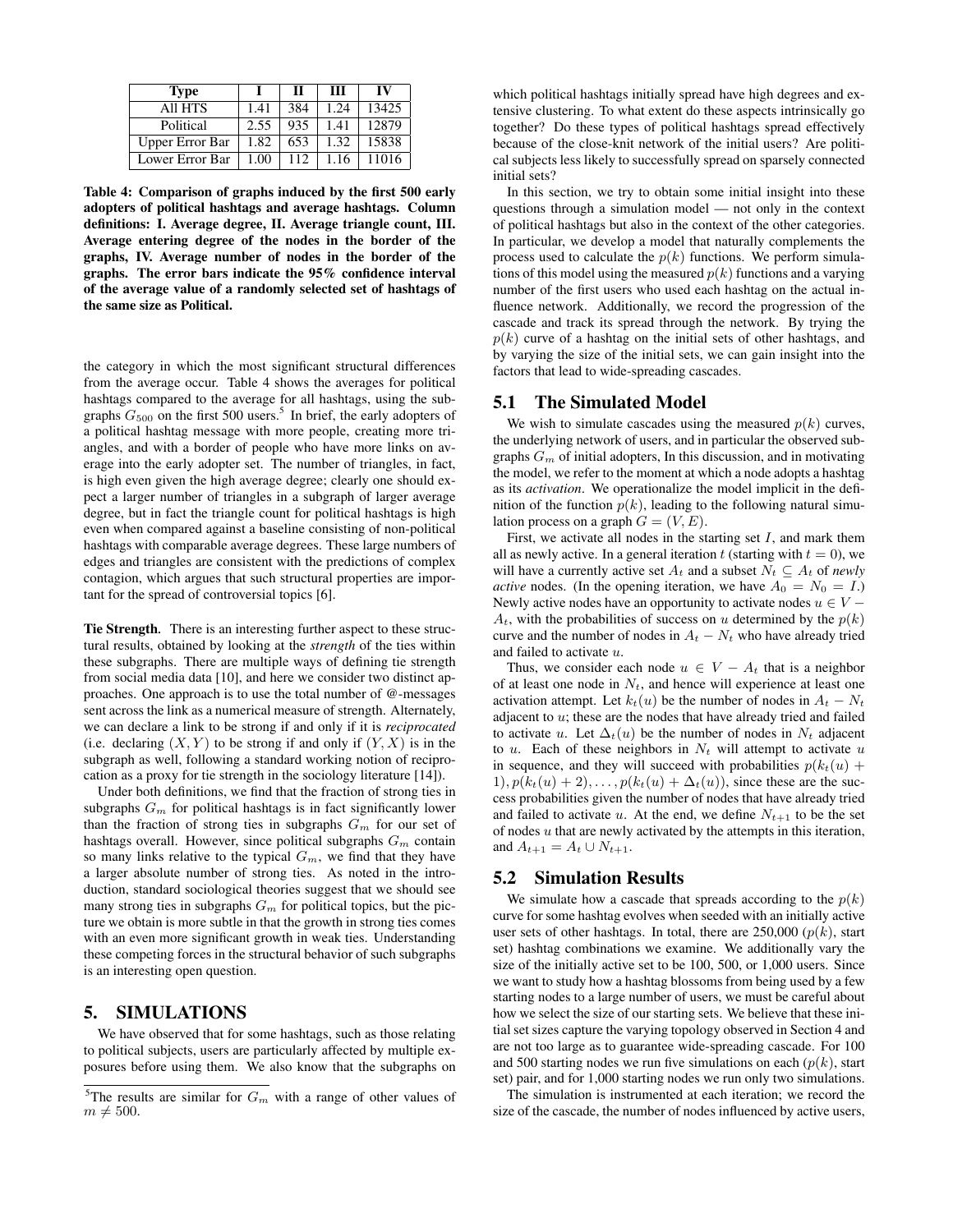



(b) Political vs. random start sets, political  $p(k)$  curves.

(c) Idiom vs. random start sets, idiom  $p(k)$ curves.

Figure 6: Validating Category Differences: The median cascade sizes for three different categories. In (a) we randomize over the  $p(k)$  curves and show that celebrity  $p(k)$  curves don't perform as well as random  $p(k)$  curves on celebrity start sets. Figures (b) and (c) illustrate the strength of the starting sets for political and idiom hashtags compared to random start sets. All starting sets consist of 500 users.

and the number of inactive users influenced by active users. Furthermore, each simulation runs for at most 25 iterations. We found that this number of iterations was large enough to observe interesting variation in cascade sizes yet still be efficiently simulated.

We calculate the mean and the 5th, 10th, ..., 95th percentiles of cascade sizes after each iteration. For each category, we measure these twenty measures based on all of the simulations where the  $p(k)$  hashtag and the starting set hashtag are both chosen from the category. We then compare these measurements to the results when a random set of hashtags is used to decide the  $p(k)$  curve, the starting set, or both the  $p(k)$  curve and the starting set. The cardinality of this random set is the same as the number of hashtags in the category. We sample these random choices 10,000 times to estimate the distribution of these measured features.

Using these samples, we test the measurements for statistical significance. In particular, we look at how the 'category' cascades (those in which both hashtag choices are from the category set) compare to cascades in which the  $p(k)$  curve or starting set hashtages were chosen randomly. In all of the following figures, the red line indicates the value of the measurements over the set of simulations in which  $p(k)$  curve and the start set come from category hashtags. The blue line is the average feature measurement over the random choices, and the green lines specify two standard deviations from the mean value. The cascade behavior of a category is statistically significant with respect to one of the measured features when most of the red curve lies outside of the region between the two green curves.

We compare how the  $p(k)$  curves for a category perform on start sets from the same category and on random start sets. We additionally evaluate how random  $p(k)$  curves and category  $p(k)$  curves perform on category start sets. In general, categories either performed below or above the random sets in both of these measures. Some particular observations are

- Celebrities and Games: Compared to random starting sets, we find that start sets from these categories generate smaller cascades when the  $p(k)$  curves are chosen from their respective categories. This difference is statistically significant.
- Political and Idioms: These categories'  $p(k)$  curves and start sets perform better than a random choice. This is especially true for the smaller cascades (5 - 30th percentiles).
- Music: This category is interesting because the music  $p(k)$

curves perform better than random  $p(k)$  curves on music starting sets, music  $p(k)$  curves perform better on random starting sets than on music starting sets, regardless of the number of initially active users. This is the only category in which the  $p(k)$  and start set 'goodness' differs.

• Movies, Sports, and Technology: These categories don't exhibit particularly strong over or underperformance compared a random choice of  $p(k)$  hashtags and starting set hashtags.

# 6. CONCLUSION

By studying the ways in which an individual's use of widelyadopted Twitter hashtags depends on the usage patterns of their network neighbors, we have found that hashtags of different types and topics exhibit different mechanics of spread. These differences can be analyzed in terms of the probabilities that users adopt a hashtag after repeated exposure to it, with variations occurring not just in the absolute magnitudes of these probabilities but also in their rate of decay. Some of the most significant differences in hashtag adoption provide intriguing confirmation of sociological theories developed in the off-line world. In particular, the adoption of politically controversial hashtags is especially affected by multiple repeated exposures, while such repeated exposures have a much less important marginal effect on the adoption of conversational idioms.

This extension of information diffusion analysis, taking into account sources of variation across topics, opens up a variety of further directions for investigation. First, the process of diffusion is well-known to be governed both by influence and also by homophily — people who are linked tend to share attributes that promote similiarities in behavior. Recent work has investigated this interplay of influence and homophily in the spreading of on-line behaviors [2, 8, 3, 19]; It would be interesting to look at how this varies across topics and categories of information as well — it is plausible, for example, that the joint mention of a political hashtag provides stronger evidence of user-to-user similarity than the analogous joint mention of hashtags on other topics, or that certain conversational idioms (those that are indicative of shared background) are significantly better indicators of similarity than others. There has also been work on the temporal patterns of information diffusion — the rate over time at which different pieces of information are adopted [9, 18, 21, 24, 30]. In this context there have been comparisons between the temporal patterns of expected versus un